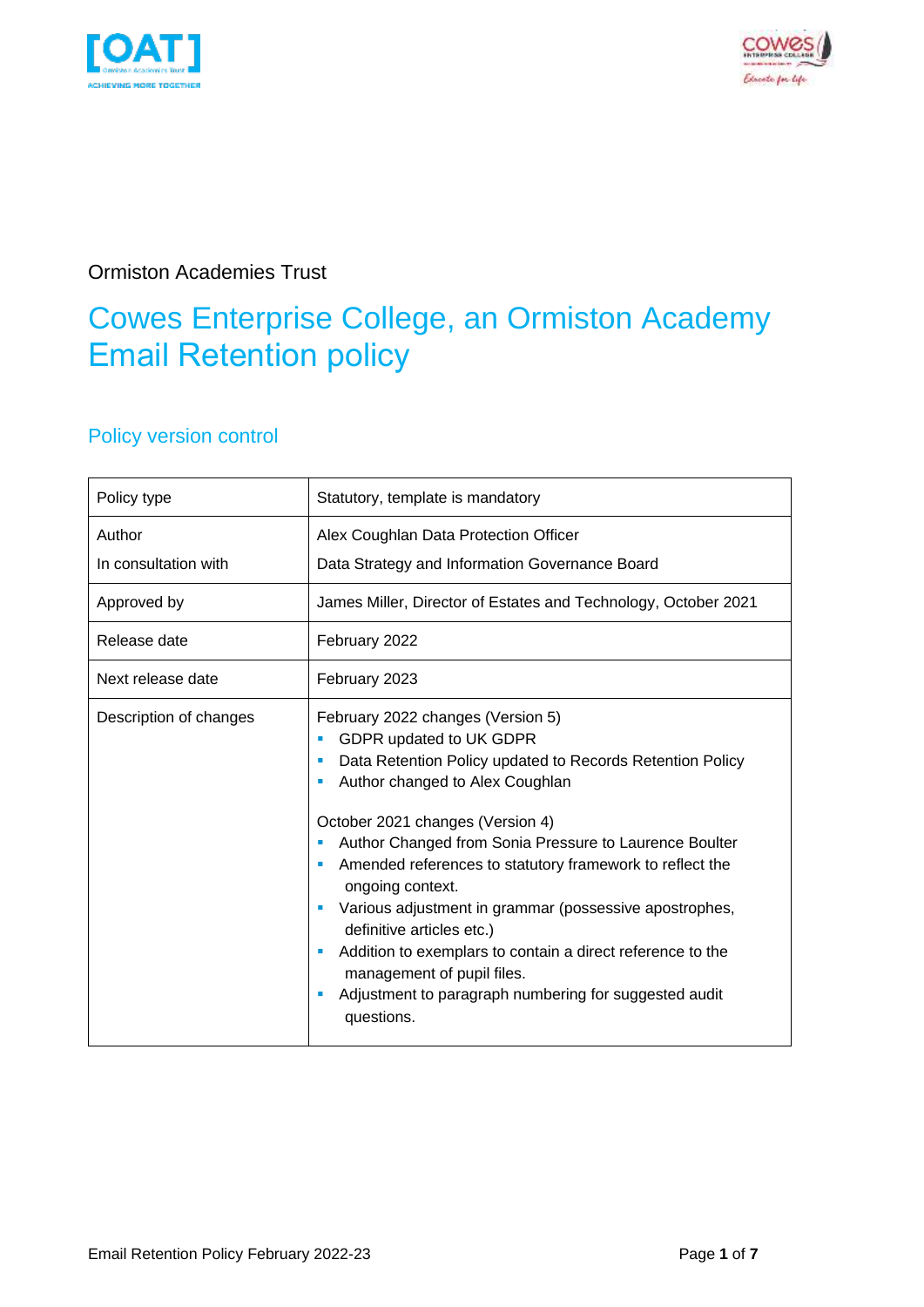



# **Contents**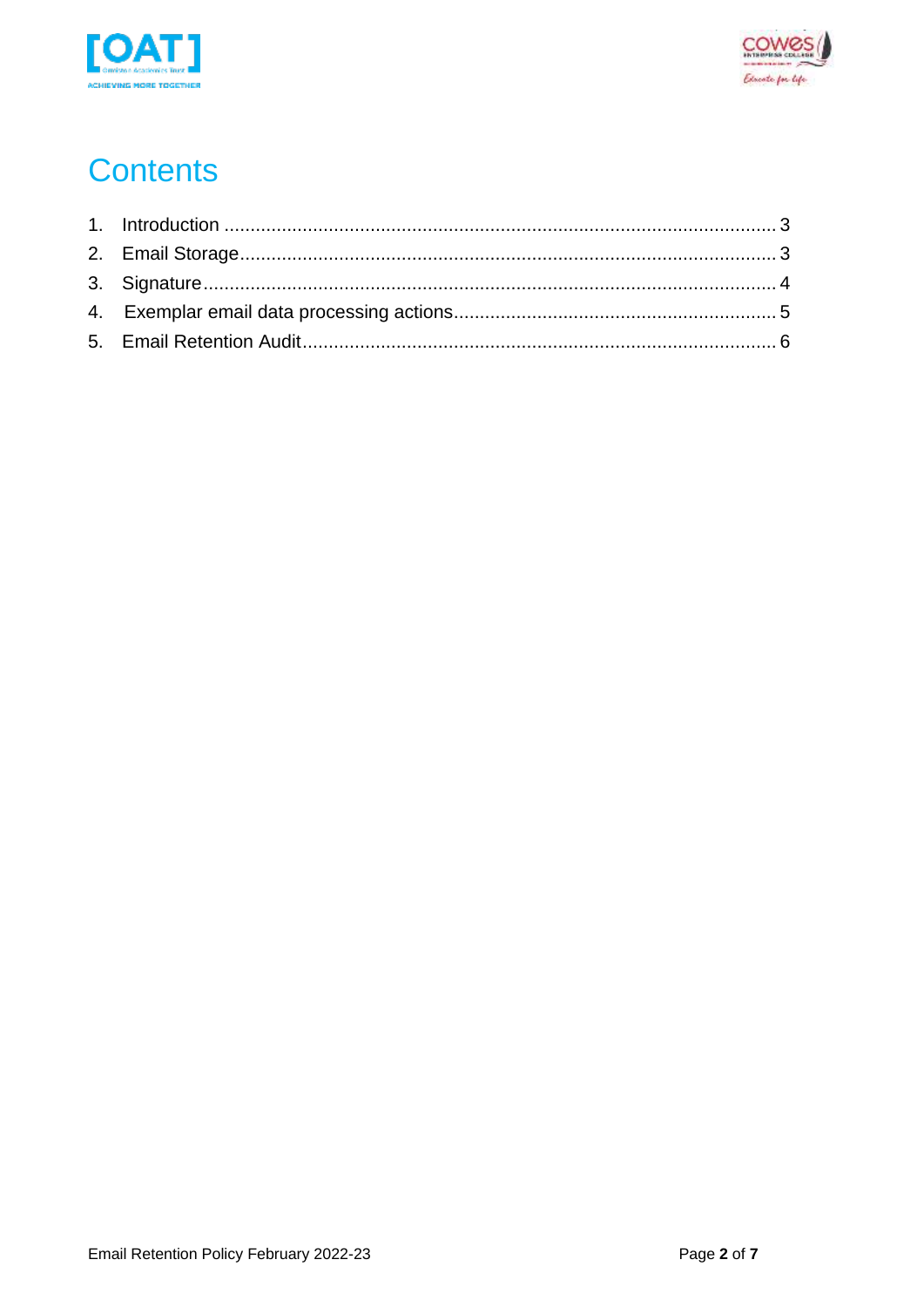



# <span id="page-2-0"></span>1.Introduction

Ormiston Academies Trust (referred to as "the Trust" and any or all of its Academies), understands that computer technology is an essential resource for supporting teaching and learning. The internet, and other digital and information technologies, can provide pupils with the opportunity for learning through collaboration. Whilst the Trust recognises the importance of promoting the use of computer technology throughout the curriculum, we also understand the need for safe internet access and appropriate use.

The Trust has created this policy with the aim of ensuring appropriate and safe use of the internet and other digital technology devices by all pupils and staff.

The Trust is committed to providing a safe learning and teaching environment for all pupils and staff and has implemented controls to reduce any harmful risks.

This policy will be reviewed every 12 months or as necessary to reflect best practice, or amendments made to legislation.

Email is a universal electronic communication system. Email is about person-to-person communications, but the outcome of an email exchange can have a much wider significance.

For example, a member of staff could inadvertently commit the Trust to an action by an email message; he or she can cause illegal material to be transmitted through the Trust's systems for which the Trust may be liable; all emails held at the Trust are legally discoverable following a request under the UK General Data Protection Regulation (UK GDPR) or the Freedom of Information Act (FOI) and may be cited as evidence in legal proceedings.

In recognition of the principles that underpin The Data Protection Act 2018 and Freedom of Information Act 2000 the Trust maintains formal policies for email retention.

There are key situations where an obligation to retain emails arises: Under Freedom of Information law – The Freedom of Information Act, section 77, contains an offence of altering, defacing, blocking, erasing, destroying and concealing any records held by a public authority with the intention of preventing the disclosure of records in compliance with a FOI access request or a GDPR access request.

The Trust will retain only personal data that is appropriate for the function of the organisation. This will ensure the Trust meets its Data Protection Act obligations set out in law.

This document sets out the policy that the Trust will follow to ensure data is not kept longer than needed, ensuring the Trust meets its legal obligations and endeavours to safeguard business critical information.

Should you need more information or have any questions about anything outlined in this policy, then direct them to your Data Protection Lead (DPL) or the Trust's Data Protection Officer (DPO) (dpo@ormistonacademies.co.uk).

# <span id="page-2-1"></span>2.Email Storage

2.1. Please note, mailbox owners are responsible for managing their own mailbox and the data held within. If you have concerns regarding the storage or deletion of an email, please contact your local Data Protection Lead (DPL) for guidance.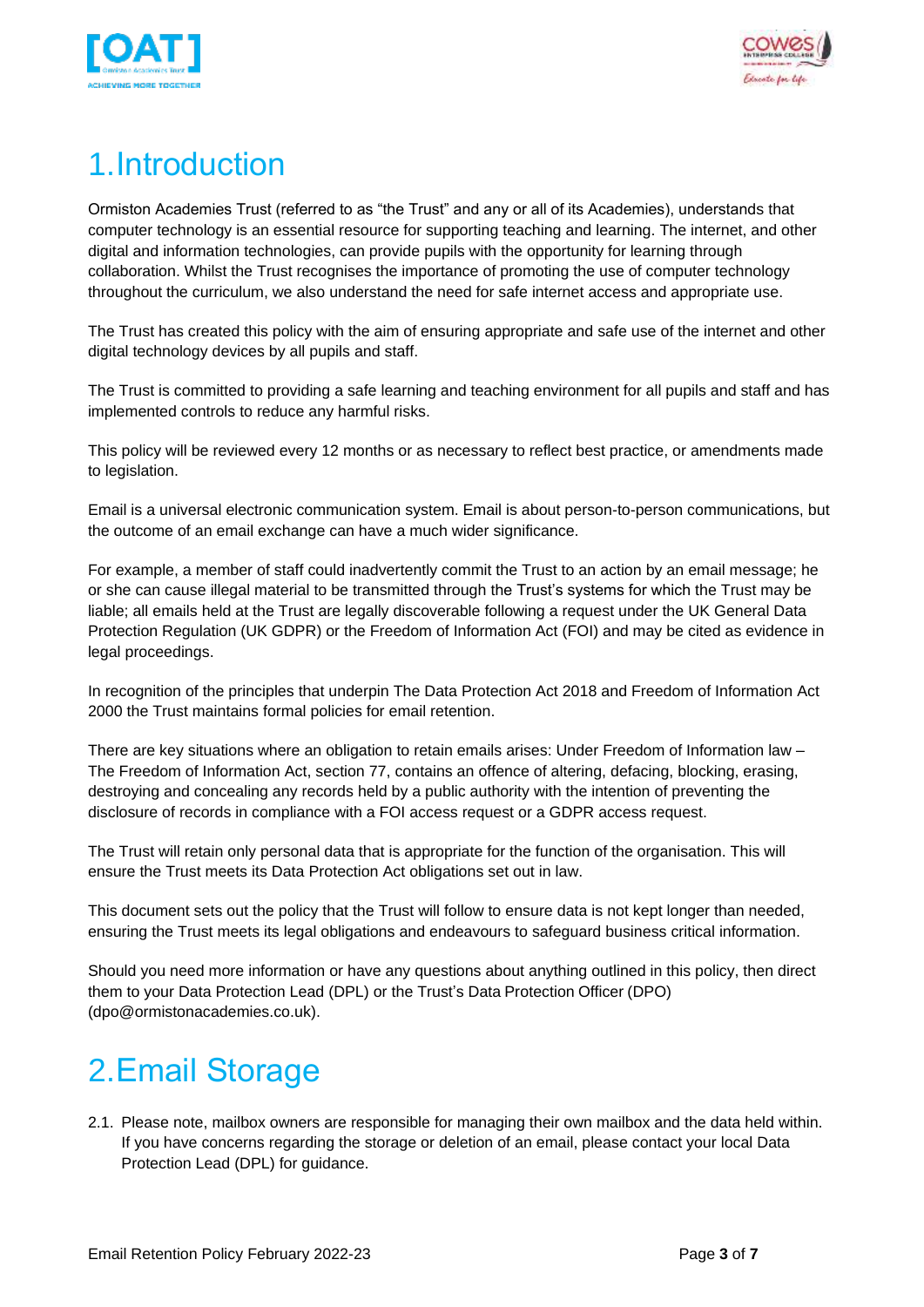



- 2.2. Emails must be automatically deleted 6 months after being received unless required for business-critical needs or for other operational purposes.
- 2.3. Email content MUST be assessed and stored in line with the OAT Records Retention Policy.
- 2.4. Deleted emails. Where a "Recycle Bin" is in use, emails held within the Recycle bin will be stored for a maximum of 10 calendar days before being automatically and permanently deleted.
- 2.5. Devices used to store emails MUST meet the ICT Security requirements associated with the device type. These devices MUST not be shared in a manner that allows unauthorised access to OAT emails. Please see eSafety and eSecurity Policy for more information.
- 2.6. When sending emails only include users that are required and where the content is appropriate for the recipient. Emails must NOT be sent to recipients where the content is not appropriate or where the is no beneficial need or business requirement.
- 2.7. When forwarding emails, you MUST ensure that the recipients are correct, and the content is appropriate for the recipient including any historical content contained within the mail.
- 2.8. If you believe you receive an email in error, you MUST contact the sender only immediately to confirm. Under no circumstances should this email be shown or forwarded to any recipient until confirmation has been provided from the original sender. In the event of the email being sent in error the recipient MUST delete the email immediately from all devices and the local DPL must be notified.
- 2.9. If you believe you have sent an email to an incorrect recipient then you must if possible recall the offending email, then contact the appropriate recipient(s) informing them of the error and requesting that it be removed immediately. You MUST also contact your local DPL and inform them of the error.

# <span id="page-3-0"></span>3.Signature

- 3.1. It is very important that a format for email signatures is shared across all Trust academies. Naturally, differences in ICT platforms, email applications etc. will exist, and therefore guaranteeing an identical format is a challenge. Despite this, staff are requested to adopt a format that is consistent, smart and as close to the example below as possible.
- 3.2. The example below can be copied and pasted, but parts may need re-formatting.
- 3.3. Please Note: Information located within  $\lceil \cdot \rceil$  and highlighted in yellow are to be changed to meet the local user and site. If this is not required, then MUST be removed. Yellow highlighting must also be removed.
- 3.4. The quality of the logo image is paramount, and images already in circulation that appear blurred and pixelated must be replaced.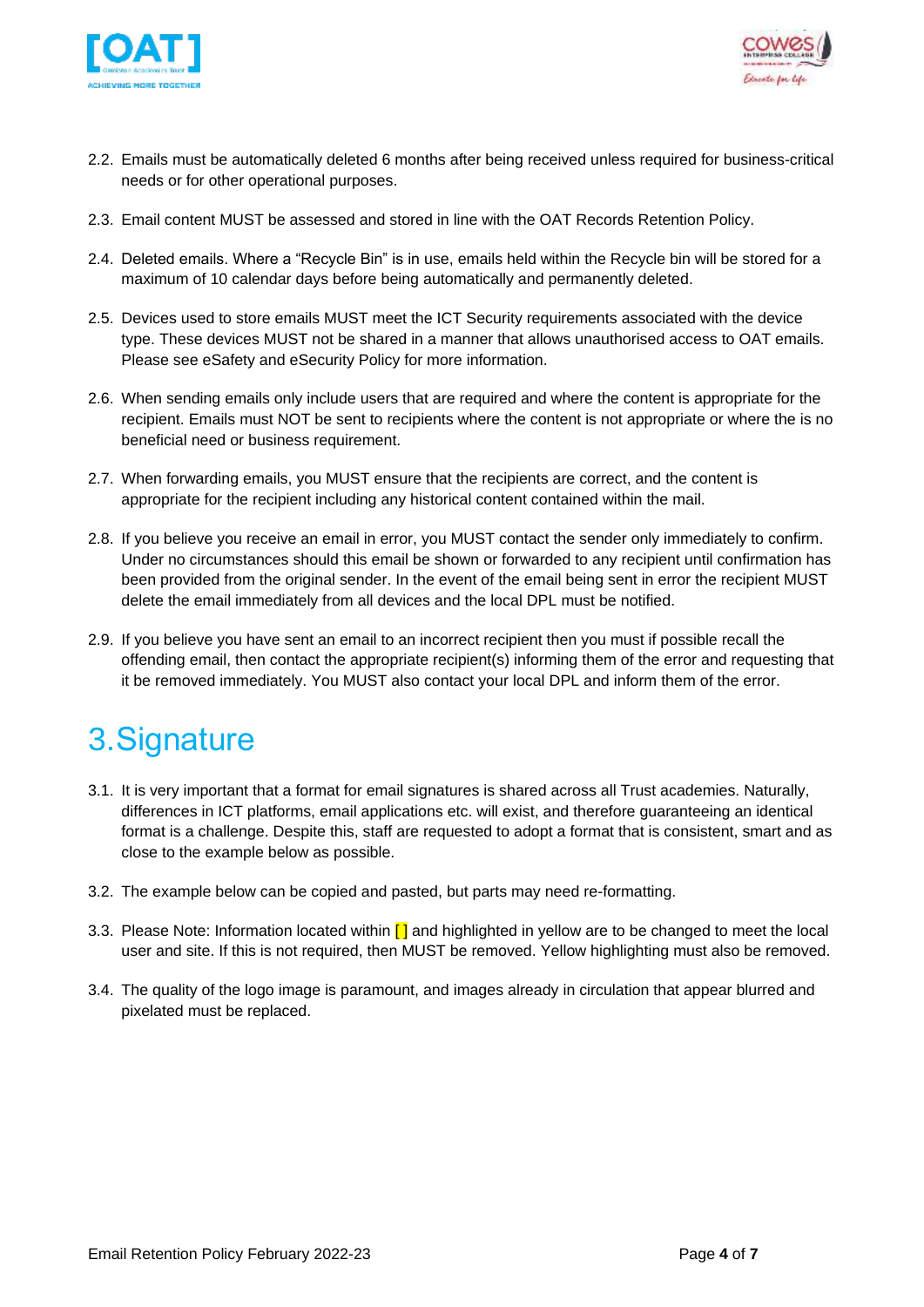



#### **[First Name] [Last Name] | [Job Title] | [Site Name]**

DD: +44 (0) $\frac{\mu}{\mu}$  +  $\frac{\mu}{\mu}$  +  $\frac{\mu}{\mu}$  +  $\frac{\mu}{\mu}$  +44 (0)  $\frac{\mu}{\mu}$  +  $\frac{\mu}{\mu}$  +  $\frac{\mu}{\mu}$  +  $\frac{\mu}{\mu}$  | E:  $\frac{\mu}{\mu}$  | E:  $\frac{\mu}{\mu}$  Address]



[Site Name.] **[Site Address]**  $\bigcup$  [Main Phone Number ##### #######] Main Email Address



IMPORTANT NOTICE: This message contains confidential information and is intended only for the recipient. If you are not the recipient you should not disseminate, distribute or copy this email. Please notify [Appropriate Email Address] immediately if you have received this email by mistake and delete this email from your system. Email transmission cannot be guaranteed to be secure or error-free as information could be intercepted, corrupted, lost, destroyed, arrive late or incomplete, or contain viruses. Ormiston Academies Trust does not accept liability for any errors or omissions in the content of this message, which arise as a result of email transmission. Ormiston Academies Trust is a limited registered company in England and Wales, registration number 06982127. The registered office for Ormiston Academies Trust is Ormiston Academies Trust, 1, Victoria Square, Birmingham, B1 1BD.

### <span id="page-4-0"></span>4.Exemplar email data processing actions

| <b>Email Processing</b><br><b>Question</b>                                                                                                                                                                                            | Action                                                                                                                                                                                       |
|---------------------------------------------------------------------------------------------------------------------------------------------------------------------------------------------------------------------------------------|----------------------------------------------------------------------------------------------------------------------------------------------------------------------------------------------|
| The email is informal<br>correspondence between staff<br>or external bodies, confirming<br>a meeting, or agreeing<br>something that is not related to<br>documents detailed in the OAT<br>document retention policy                   | The email must be deleted once processed or automatically deleted<br>after 6months                                                                                                           |
| I am only wanting to retain the<br>email due to the attachment?                                                                                                                                                                       | Save the attachment to the academy document storage system. Once<br>stored, the email can be deleted. Ensure that the attachment is stored<br>in line with the OAT Records Retention Policy. |
| The email contains information<br>that is required for audit trail<br>purposes such as<br>correspondence on contracts<br>or purchases, correspondence<br>pertinent to quality assurance<br>processes or delivery of<br>projects etc.? | Review data type and file email in line with the OAT Records Retention<br>Policy.                                                                                                            |
| I have received an email that I<br>want to keep but am not sure if<br>I am allowed.                                                                                                                                                   | Review the OAT Records Retention Policy for guidance. If you are still<br>unsure, please contact your local DPL.                                                                             |
| Emails can act as evidence of<br>the school's activities, i.e. in<br>business and fulfilling statutory<br>duties, so all relevant emails.                                                                                             | To be retained for at least 12 months.                                                                                                                                                       |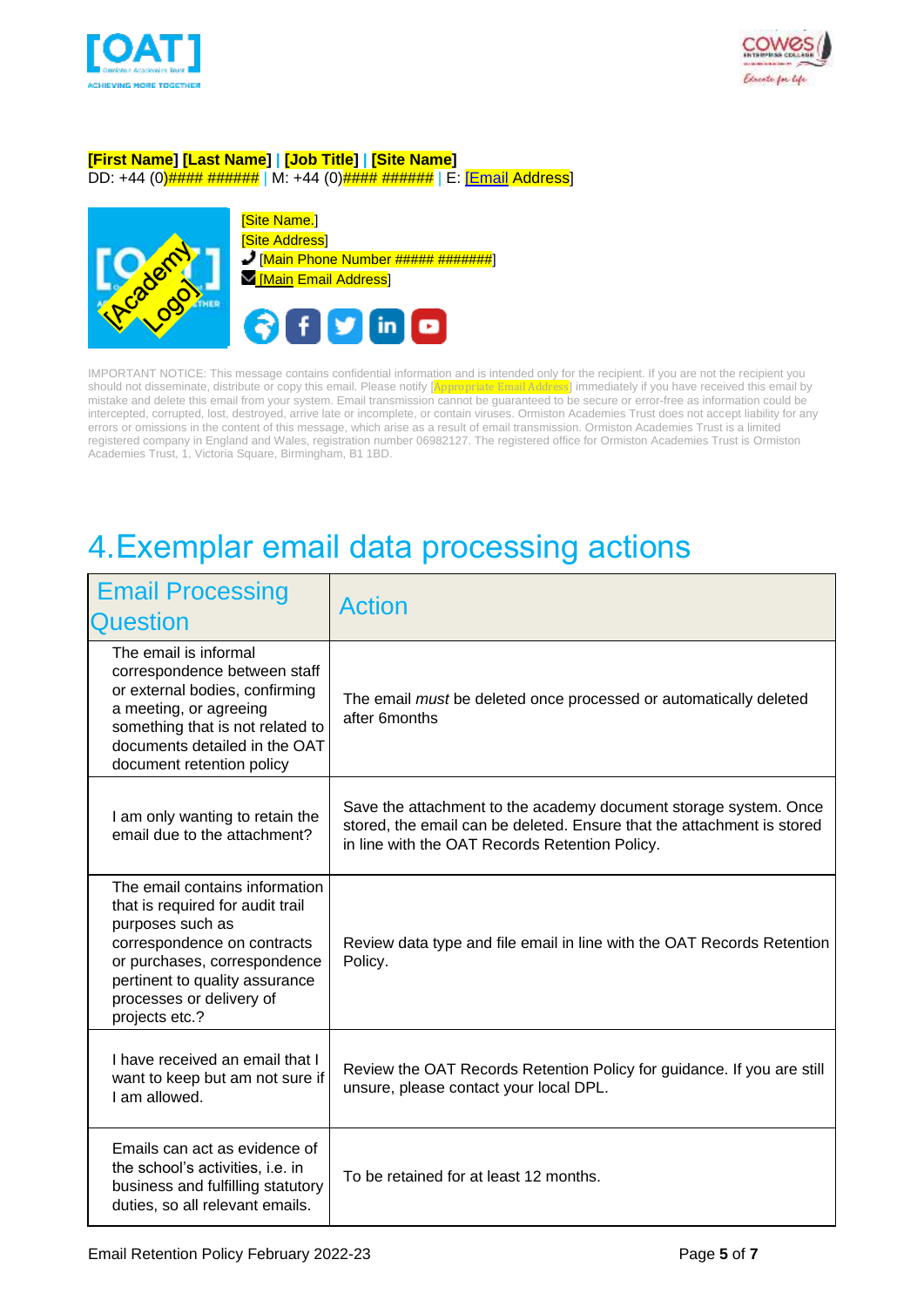



| I need to retain an email longer<br>than the required retention<br>period as it may be required for<br>litigation. | If data is required for longer than the period stated in the OAT Records<br>Retention Policy than you must clearly document, why this data is<br>being kept for longer. Data can be retained for as long as necessary,<br>but we need to have a legitimate reason for doing so.<br>Your mailbox is not to be used to store staff performance data or pupil<br>data such as SEN and Safeguarding information. Emails that contain<br>information about pupils that form part of a pupil record must also be<br>stored elsewhere. Please ensure this data is kept in the appropriate<br>system such as SIMS or CPOMS. If in doubt contact your DPL or the<br>Trust's DPO. |
|--------------------------------------------------------------------------------------------------------------------|-------------------------------------------------------------------------------------------------------------------------------------------------------------------------------------------------------------------------------------------------------------------------------------------------------------------------------------------------------------------------------------------------------------------------------------------------------------------------------------------------------------------------------------------------------------------------------------------------------------------------------------------------------------------------|
| Is there a way to manage my<br>mailbox more efficiently?                                                           | Keep on top of monitoring your mailbox. Letting emails build up will<br>make it more difficult to manage. Local IT can set up Folders to ensure<br>data that is required for longer than 6 months is not deleted. For<br>example, a folder that retains emails for 1 year, 3 or 6 years. These<br>folders should be used in accordance with the retention periods stated<br>in OAT Records Retention Policy. You should also ensure data is<br>stored in the appropriate place/system. This may not always be your<br>mailbox.                                                                                                                                          |
| My Academy needs to amend<br>the automatic deletion period,<br>is this possible?                                   | Yes, if you have a legitimate reason for amending the automatic<br>deletion period. For example, Covid 19 has delayed responses to<br>emails, so they are required for longer than the 06 months. Your<br>Academy must document this change, so it is reflected in your<br>retention policy.                                                                                                                                                                                                                                                                                                                                                                            |
| Why can I not keep all my<br>emails?                                                                               | The UK General Data Protection Regulation and Data Protection Act<br>2018 requires organisations to have definite retention periods and to<br>not retain personal data for periods that are longer than necessary.<br>Retaining data for longer than is necessary or legally required means<br>we are non-compliant and opens the Trust to a number of risks such as<br>reputational and financial risks. Storing excessive data can also make<br>handling a Subject Access Request very time consuming and difficult.                                                                                                                                                  |

## <span id="page-5-0"></span>5. Email Retention Audit

5.1 It is the responsibility of the Data Protection Lead (DPL) and local IT to ensure retention audits are conducted at regular intervals. This can be done on a termly basis, half termly or any other interval the academy deems appropriate.

5.2 The email retention Audit findings need to be documented and sent to OAT Data Protection Officer: [dpo@ormistonacademies.co.uk](mailto:dpo@ormistonacademies.co.uk)

5.3 It is recommended that all staff at your academy have reviewed the Record Retention Policy and Email Retention policy, so that any questions about these policies can be raised and addressed before conducting a retention audit.

5.4 The email retention audit should be conducted on a random sample of staff and if possible, avoid staff doing the same job role. For example, if you conducted your audit on 10 members of staff, and they were all teaching staff, this would not include a variety of job roles.

5.5 The questionnaire in 5.6 should be completed by the staff member included in the audit and where possible, the information provided verified by the DPL and/local IT member. For example, if the staff member states they delete emails within the required retention period then a check of the staff email account should show this is the case. The questionnaire can be amended to reflect the needs of the Academy.